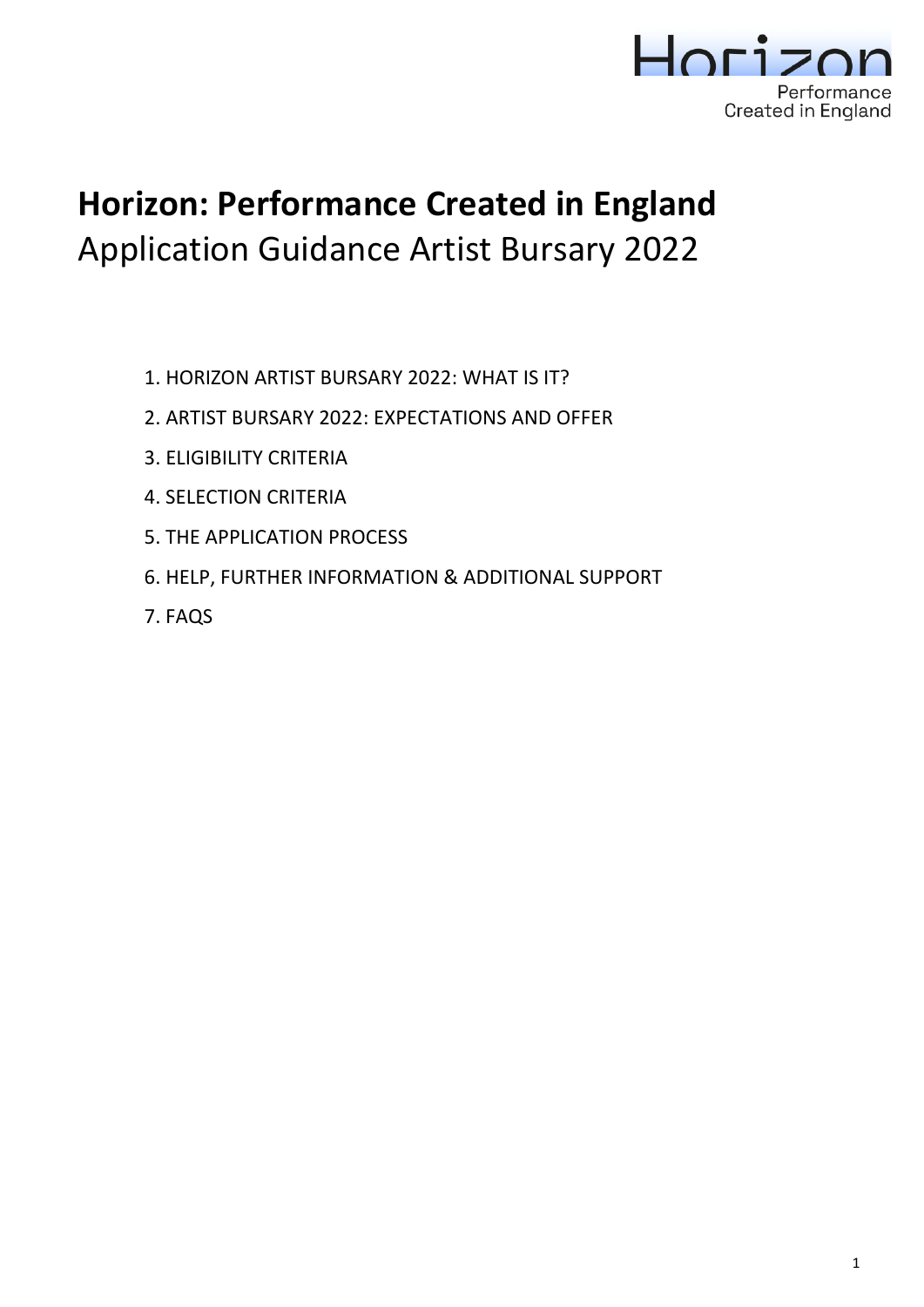# **1. ARTIST BURSARY 2022: WHAT IS IT?**

Horizon's Artist Bursary is designed to support the development of artists and/or creative producers with **less than 10 years** professional experience and limited or no international experience working in the field of live performance.

The 2022 Horizon Artist Bursary is open to the following artists:

- artists or creative producers who identify as disabled / D/deaf /neurodivergent / with a long-term health issue or who experience energy limiting chronic illness,
- artists who identify as coming from a low socio economic / low income background.

To reduce form-filling labour, artists will be selected using a random number generator after an eligibility check (please see below for more details about how this will work).

Horizon Bursary Artists will be funded to attend the Horizon showcase in Edinburgh in August 2022 and will engage in Horizon's programme, including attending performances, participating in bespoke workshops, and taking part in networking opportunities. The Bursary programme is designed to provide access to industry focused conversations, peer learning, and international networks.

The Horizon Bursary Artists will exist as a cohort, so we are looking for a spirit of openness, and for applicants who demonstrate a willingness to engage openly and fully with this process.

Horizon seeks to challenge perceptions internationally of what live performance created in England might look like today - formally, thematically, representationally - and to showcase works and support artists/companies that can challenge perceived status quos.

We want to use Horizon as an opportunity to significantly rejuvenate and impact the existing ecology of the live performance sector across England and are looking to empower the next generation of artists and creative producers to help us achieve this. Horizon's key objective is to catalyse international touring opportunities and international conversations for artists based in England. We hope that this opportunity will equip artists and creative producers with the skills, knowledge and confidence to explore international working.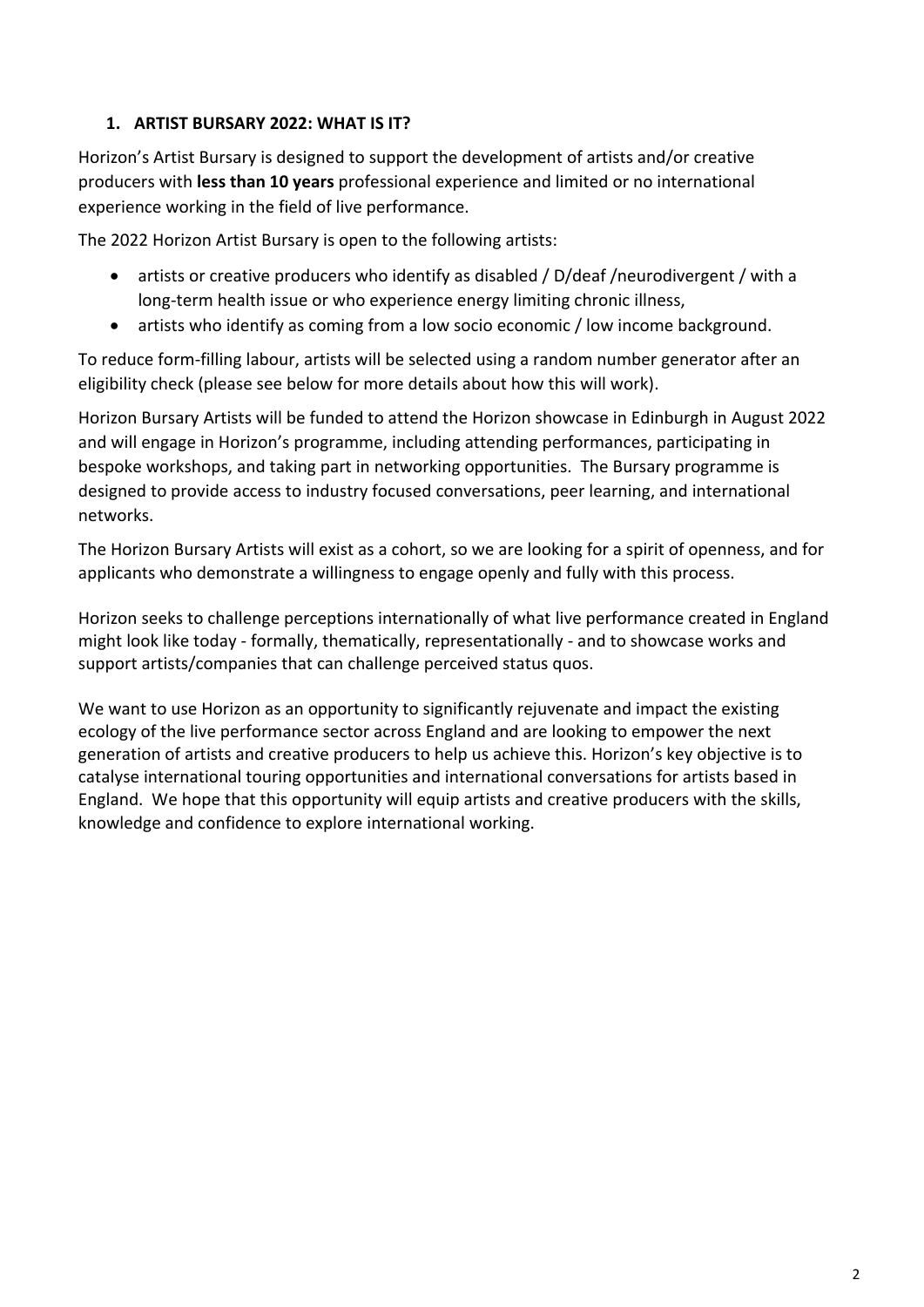### **2. ARTIST BURSARY 2022: EXPECTATION AND OFFER**

● Horizon will offer 8 Artist Bursaries to participate in Horizon's programmes at the Edinburgh Festivals from 22-28 August 2022.

## **Selected Artists will receive**

- A payment of £575
- Complimentary tickets to Horizon performances at the Edinburgh Festivals in 2022
- Participation in a bespoke programme of networking, workshop and development opportunities
- Return land based travel to Edinburgh from a UK base
- Accommodation in Edinburgh for 7 nights. Each participant will have a private, lockable single room and bathroom. Kitchens and communal areas will be shared (or equivalent based on any access requirements)
- A per diem payment of £25.80/£18.20 for each day that you are in Edinburgh (amount depending on whether breakfast is included)
- Required access costs

#### **Selected Artists will:**

- You will attend the Horizon Showcase programme and ancillary programme of discussion, conversation and networking events as well as workshops and events developed for our Artist Bursary cohort, including information on how to best navigate the Edinburgh Festivals experience
- There will additionally be opportunities for mentoring with Horizon Artist Leads and opportunities to connect with counterparts from other UK showcases
- Exact details will be confirmed in July 2022

#### **Access**

The Horizon consortium is committed to being as accessible as we can be, and we take a care centered approach. Our priority is to create a space where everyone can bring their full selves, feel comfortable, and feel able to ask for any support we are not already offering.

We will always meet access requests with kindness and care, responding to individual needs to the best standards we can.

We actively encourage dialogue around specific access requests, we receive access riders positively and where possible, will offer support in creating them.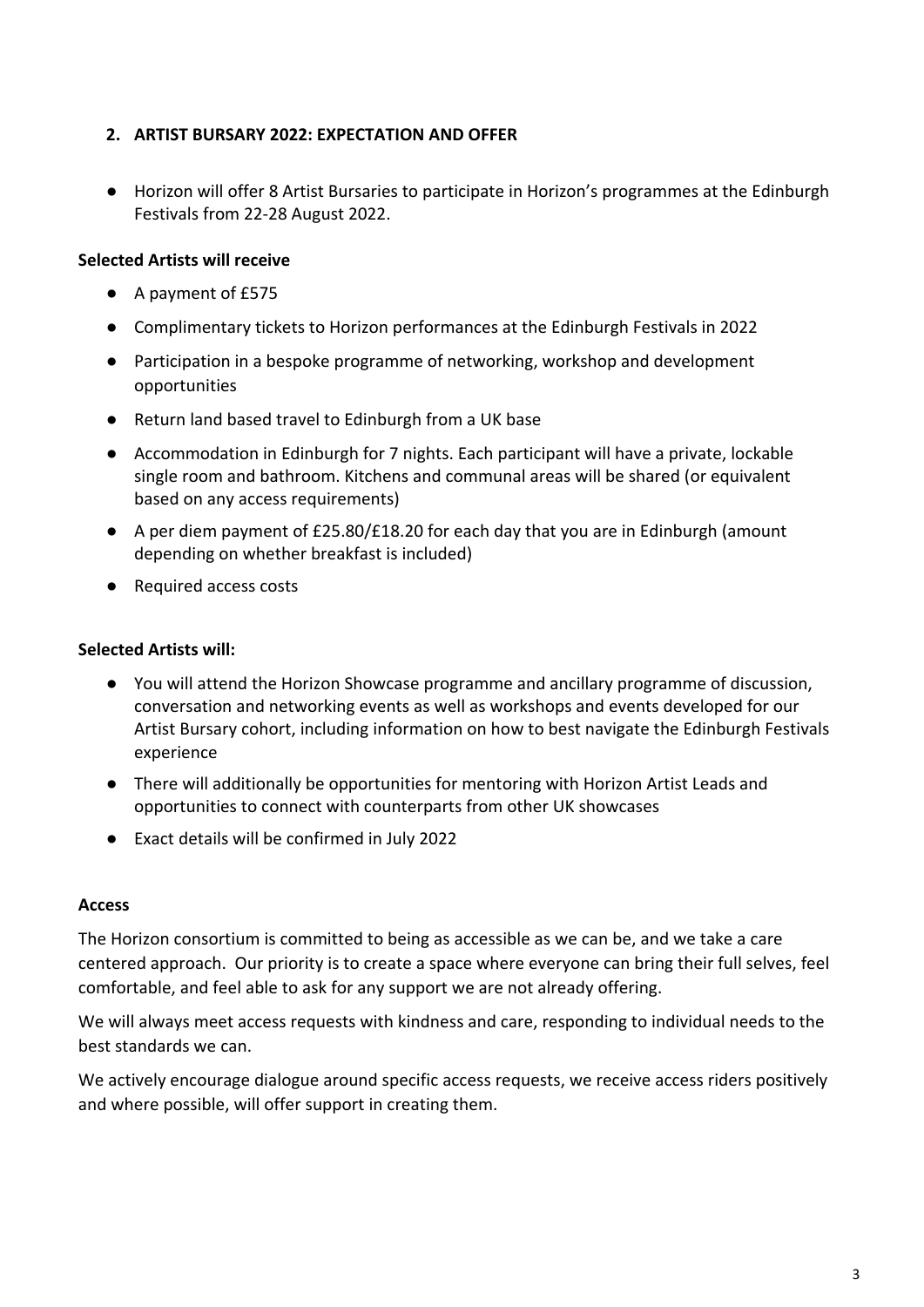### **3. ELIGIBILITY CRITERIA**

The Artist Bursary opportunity is open to the following artists/creative producers, for whom we recognize that historically, there have been barriers to attending the Edinburgh Festivals :\*

- 4 Bursary places are reserved for Artists/Creative Producers who identify as disabled / D/deaf /neurodivergent / with a long-term health issue or who experience energy limiting chronic illness.
- 4 Bursary places are reserved for Artists who identify as coming from a low socio-economic / low income background.

In addition, we will ensure that a minimum of 4 bursary places (out of the 8 available) are awarded to artists who are based outside of London

*\*N.B. we are aware that language is in flux and many different people choose to use many different terms. We are open to reflecting terms you wish to use.*

*What do we mean by a low socio-economic background? If you're from a low socio-economic background, you will most likely have been to state school, you might have received free school meals as a child or had a precarious household income when you were growing up. You might have grown up in the care system, been a young carer, or been the first in your family to go to university. Other terms people from a low socio-economic background might identify themselves with are working-class or benefit-class. These examples are, however, just that, and are not a set of eligibility criteria. Whilst there are social patterns, people experience barriers and disadvantages as individuals, so everyone's circumstances will have been, and continue to be, unique. Horizon recommends anyone who self-identifies with a low socio-economic background to apply.*

#### **The selected artists/creative producers must additionally meet the following eligibility criteria:**

- You are currently based in England (please note you do not need to identify as English)
- Be a practicing artist or creative producer currently working in the field of live performance
- You have been working professionally in the field of live performance for **no more than 10 years** (you will be asked to submit an artist biography to evidence this)
- You have limited or no experience of working internationally
- You are available to travel to and stay in Edinburgh 22-28 August 2022.

#### **Unfortunately, Horizon cannot support the following:**

- Artists/producers currently in full time education
- Musicians/artists whose practice is solely music based (we do, however, welcome applications from artists whose live performance work has a strong sound or musical element.)

If you are unsure about your eligibility, please contact [hello@horizonshowcase.uk](mailto:hello@horizonshowcase.uk) before making your application.

#### 4. **THE APPLICATION PROCESS**

Applications should be made through the Horizon [website](http://www.horizonshowcase.uk/) using our online form.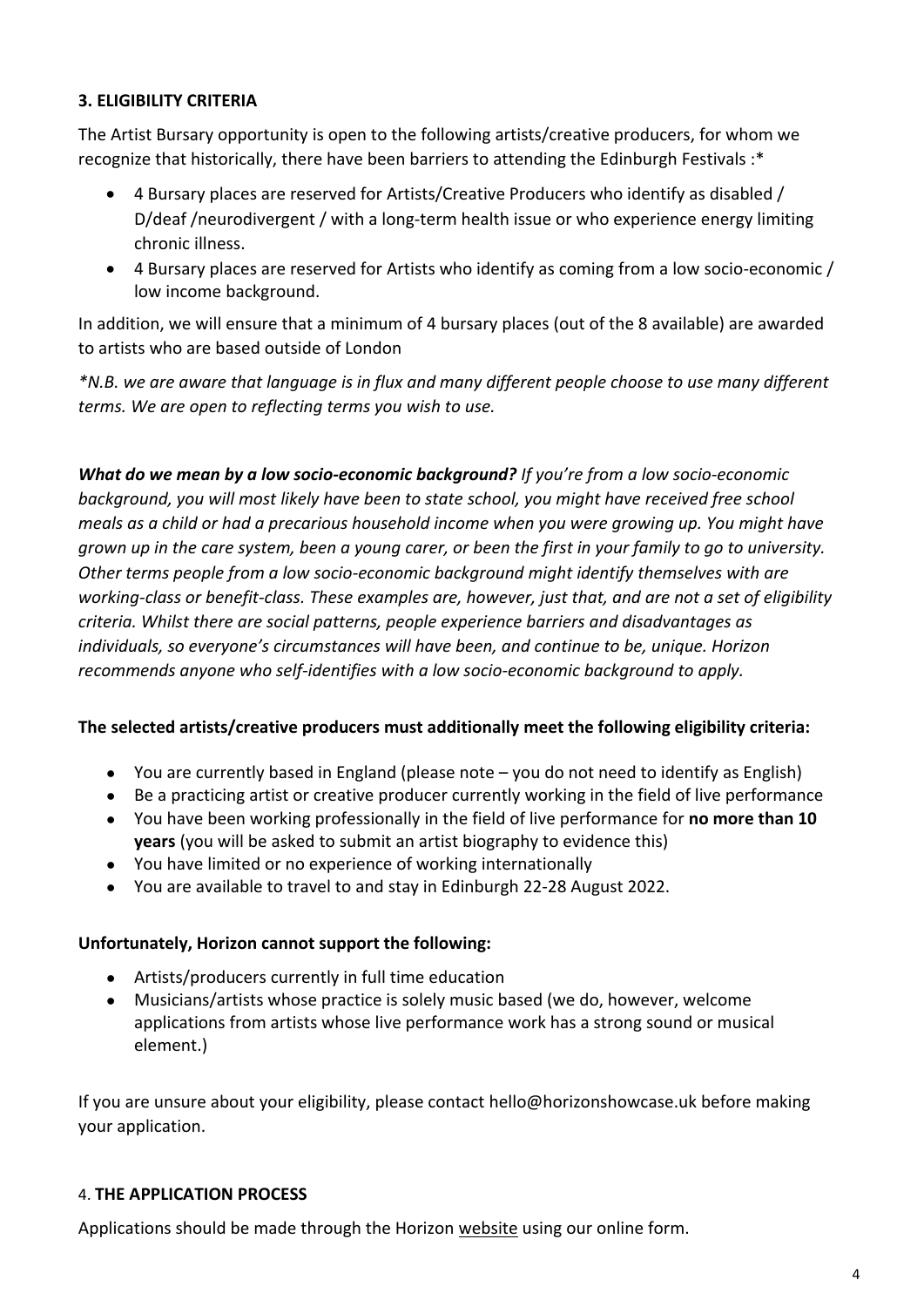Once you begin your application, you are able to save and return to it before submitting.

Please note that artists who take part in our Artist Bursary Programme **will not** also be able to participate in our Live Presentation 2022 or Artist Residency 2022-23 Programmes.

### **Applications Close at Midnight on Monday 30th May 2022**

### **Application Form**

#### **The Artist Bursary Application Form will ask you the following questions:**

- Confirmation of Eligibility (Tick box)
- Name and Contact Details

#### **Information about you**

- A statement in which you introduce yourself, and outline why you believe the Horizon Artist Bursary will be useful for your professional development/creative practice. (up to 250 words or 2 minute video or voice recording)
- Upload an artist biography or CV

#### **Access**

Do you have any access requirements? (e.g. require support workers, BSL interpreters, or other provision which is required to make participation accessible for you. We welcome access documents)

#### **Equality & Diversity Monitoring**

You will also be asked to complete our Equality & Diversity Monitoring Form

#### **5. THE SELECTION PROCESS**

In order to take a more inclusive approach to our selection process for this opportunity and to decrease the labour involved in completing a lengthy application form, we will be making the selection using a Random Number Generator.

We will be using a True Random Number Generator at [Random.org](https://www.random.org/) which creates true random numbers based on atmospheric noise.

On receipt, all applications will be eligibility checked against the criteria above. All applications that meet the eligibility criteria will be entered into the random number generator and the applications will be re-ordered into a unique list of numbers. The applicants that appear at the top of the list will be awarded a bursary.

Two random lists will be created. One for applicants who identify as Disabled / D/deaf /neurodivergent / with a long-term health issue or who experience energy limiting chronic illness and a second one for applicants who identify as being from a low socio-economic background.

Individuals who have intersectional identities will be entered into both lists.